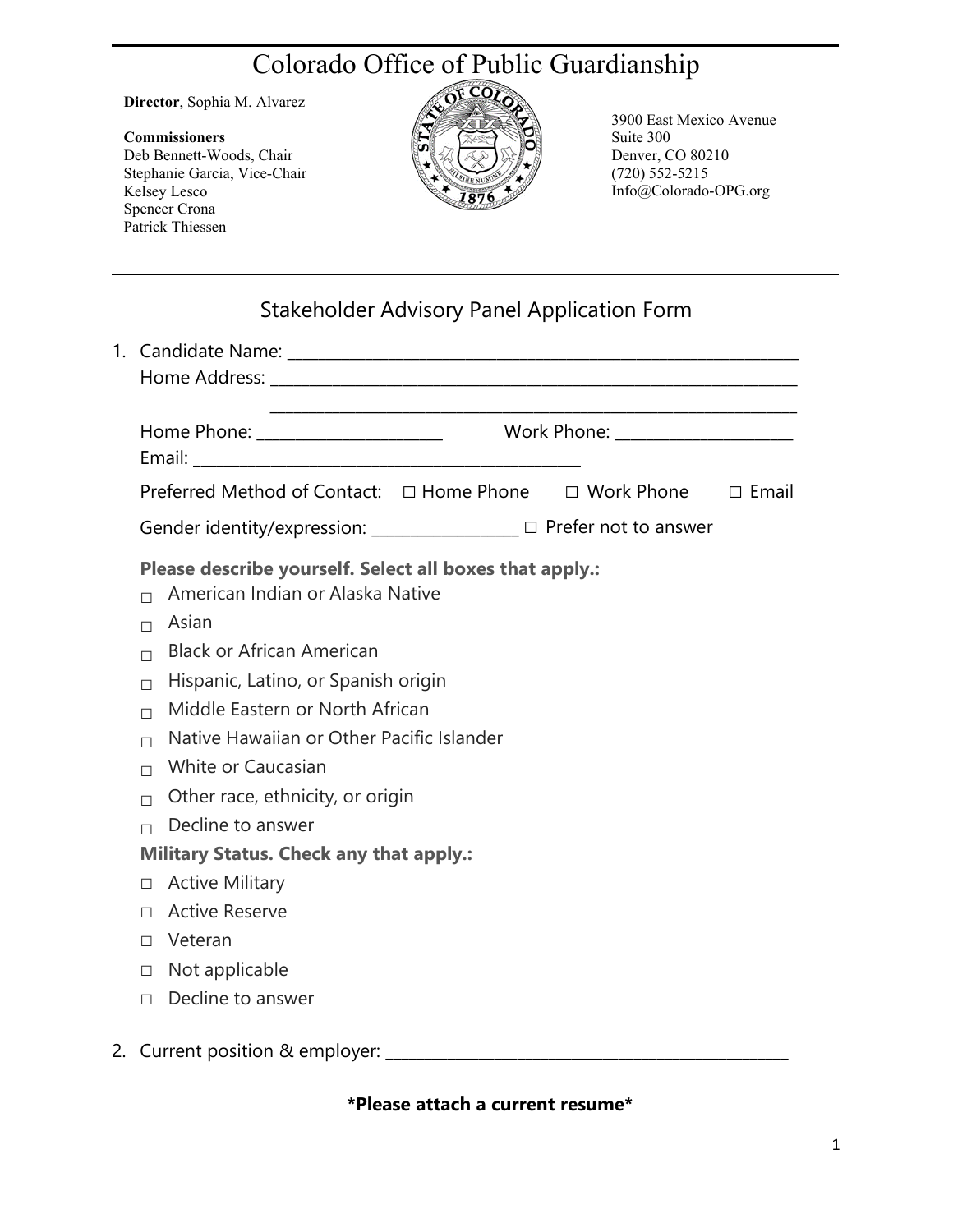## **\*Please feel free to attach additional pages to provide all information\***

3. Please describe the area(s) of strengths/expertise/contributions you feel you can make to further the mission of OPG:

4. Please list your prior experience serving as a Board or Advisory member for other related organizations:

5. What other volunteer commitments do you currently have?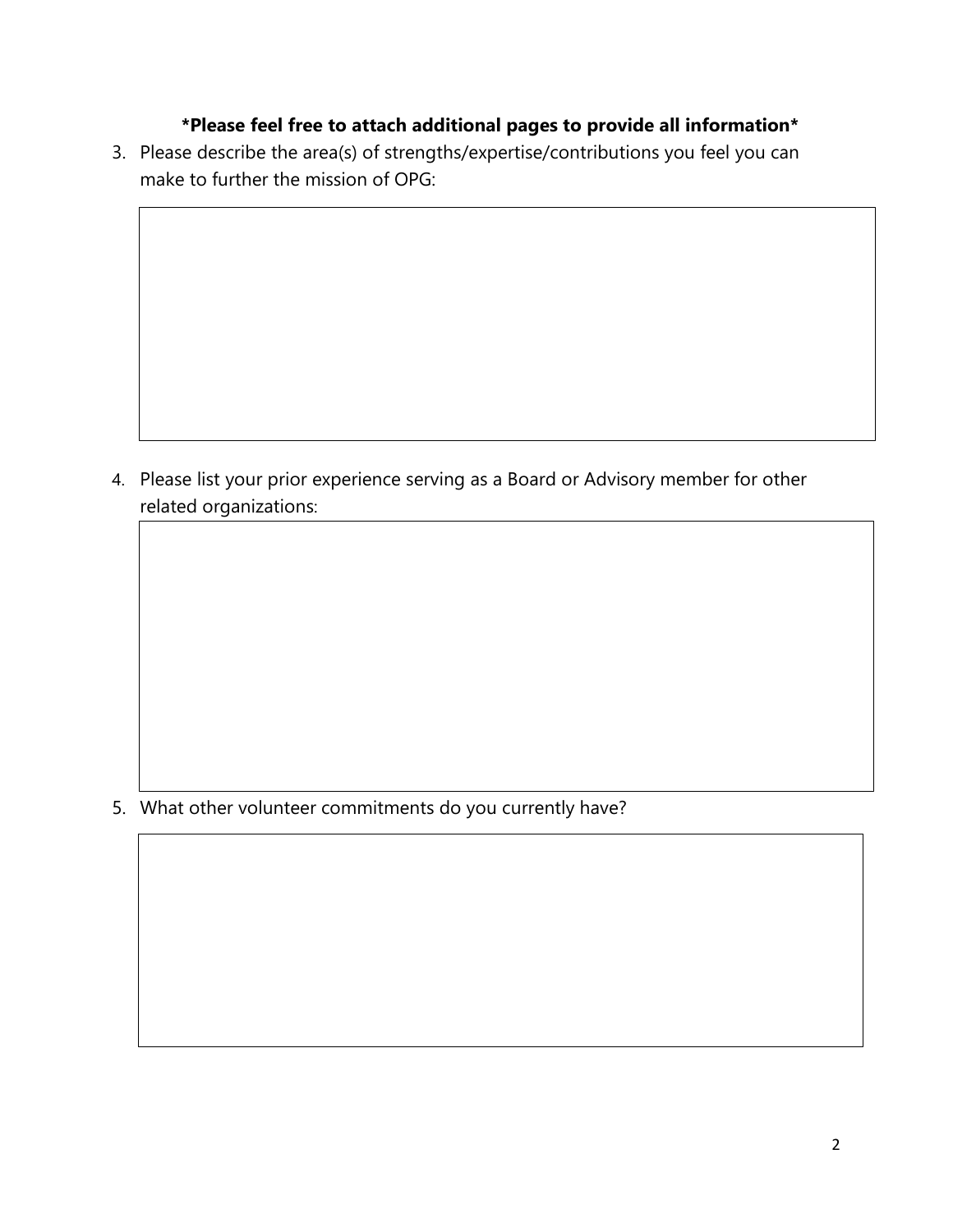- 6. The OPG Stakeholder Advisory Panel may meet monthly during the lunchtime or evening. The meeting generally lasts about on (1) hour. Do you have any standing commitments that create a scheduling conflict for you? Yes \_\_\_\_\_\_\_\_ No \_\_\_\_\_\_\_\_
- 7. Why are you interested in serving as a member of the OPG Stakeholder Advisory Panel?

8. Please share any other information you feel important for consideration of your application to serve as a member of the OPG Stakeholder Advisory Panel.

- 9. Which of the following Stakeholder Groups do you identify? *[Check all that apply]*
	- □ Government Official
	- $\Box$  Health and Medical Care Provider
	- □ Direct Service Provider
	- □ Advocacy Agency
	- □ Potential Client/Vulnerable
	- Group/Advocate

## **PLEASE RETURN FORM TO CO OPG**:

- Info@Colorado-OPG.org
- Fax: 720.552.5215
- □ University
- □ Attorney
- □ Guardian
- □ Fiduciary